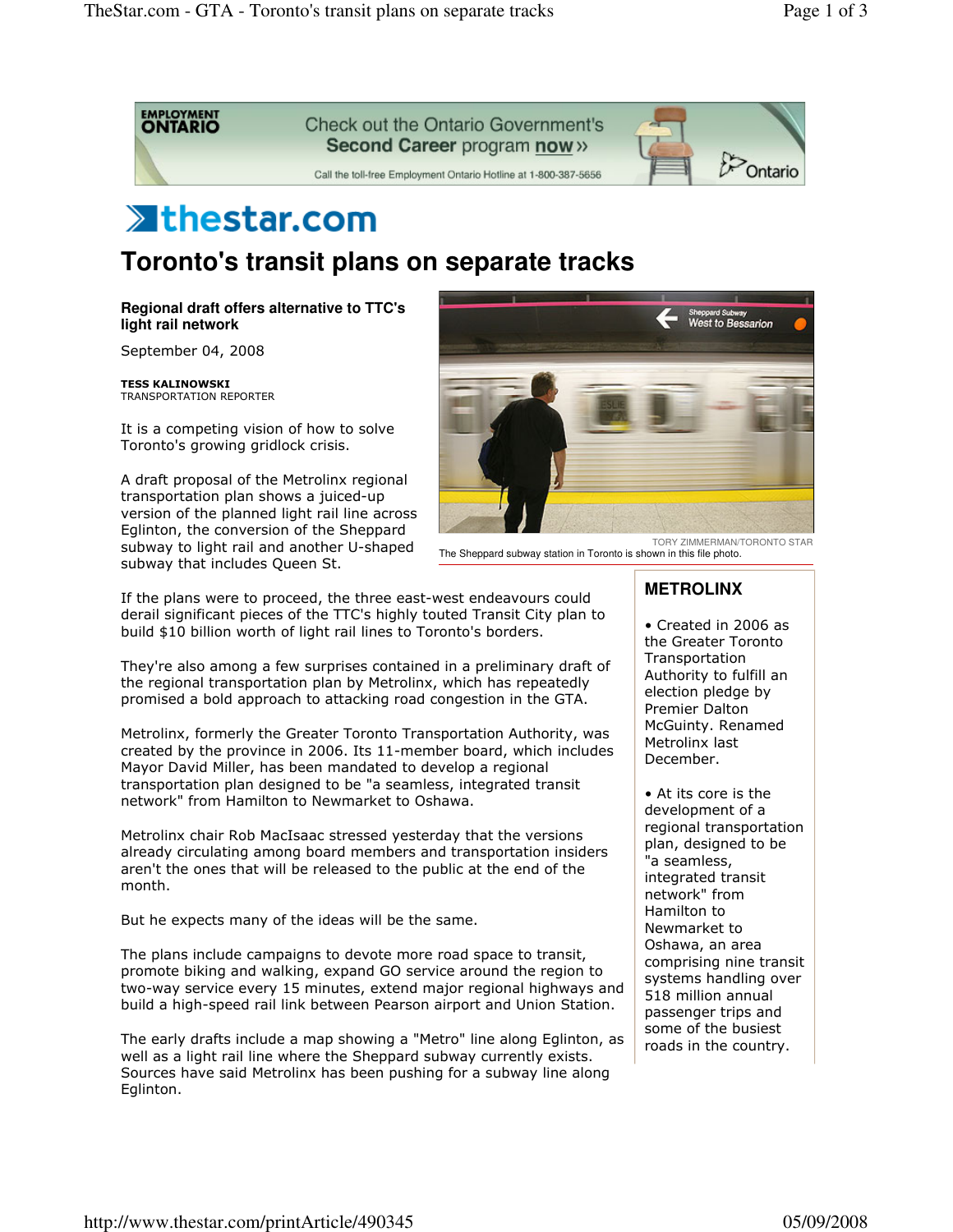MacIssac denied this. "I do not anticipate we will be recommending a subway on Eglinton," he said, admitting he doesn't want to inflame tensions between the provincial planning agency and Toronto.

"I really want to downplay that we're in a pitched battle with the city. We need to continue to work with them to try so that the regional and local needs are met on Eglinton," said MacIsaac.

Asked whether Metrolinx plans to recommend against portions of the Transit City lines, MacIsaac said, "the heart and soul of Transit City will be in our plan, I predict."

If there's limited money on the table, the last thing the 905-area municipalities are going to want is \$6 billion chewed up by a subway, said Toronto transit advocate Steve Munro. "It's like the Sheppard subway. The problem with these gigantic projects is they use all the money. But what portion of the regional demand does it address?"

One city source, who wouldn't be named, pointed to the draft's designation of Eglinton as a "Metro" line. Metrolinx defines "Metro" as grade-separated electric rail, which can run below ground or elevated such as Vancouver's SkyTrain. But it can also mean light rail on the surface, as the TTC has planned.

But Vancouver-style light rail would never get off the ground since the city owns the road, said the source.

MacIsaac said the idea of a subway line running from Don Mills station down to Queen St., west to Dundas West station is "not inconsistent" with the TTC's plans and only appears under the longer-term 25-year Metrolinx proposals.

TTC chair Adam Giambrone, also on the Metrolinx board, said such a line to relieve overcrowding on the Yonge subway might be appropriate after 2018, when the bulk of the seven proposed Transit City lines would be operational.

"What I can tell you is the city is very committed to implementing Transit City as is," he said. "We want to help accommodate longer distance travel but it can't be at the expense of local travel.

"This is not all about regional express service. If we're serious about getting more people on transit we need good local transit."

• Has an 11-member board, including two provincial nominees and others from regional and municipal councils in the GTA and Hamilton.

• Responsible for evaluating, prioritizing and recommending implementation plans for 52 rapid transit improvements and expansions across the region as part of the province's MoveOntario 2020, an \$11.5 billion (\$17.5 billion if Ottawa joins in) pledge in 2007 that forms the core of the regional transportation plan.

• Last fall and winter, Metrolinx produced papers on transportation issues, from road tolls and high-speed trains to cycling and sustainability.

• Later this month, it's to release a draft of the transportation plan and detail how to pay for it.

Miller said he hadn't read the regional transportation plan draft but told reporters, "it's an issue of meeting transportation demand and being affordable.

"Those are the issues. Can we build rapid transit for Toronto's neighbourhoods in the near future? Is there a way to finance that cost? And does it meet the transportation demands? Those are the questions the TTC asked itself in developing Transit City. And those are certainly the questions I'll look at when I review the draft Metrolinx plan."

The Metrolinx board will discuss the draft plan at a King City retreat tomorrow and Saturday.

Premier Dalton McGuinty also said he had not seen the Metrolinx draft. He noted his government's MoveOntario plan is worth \$17.5 billion, including one-third federal funding that Ottawa has yet to fully commit. "The issue is what's the best way to invest this money," he told reporters.

How Metrolinx proposes to pay for the transit and other improvements is still unclear. Some early